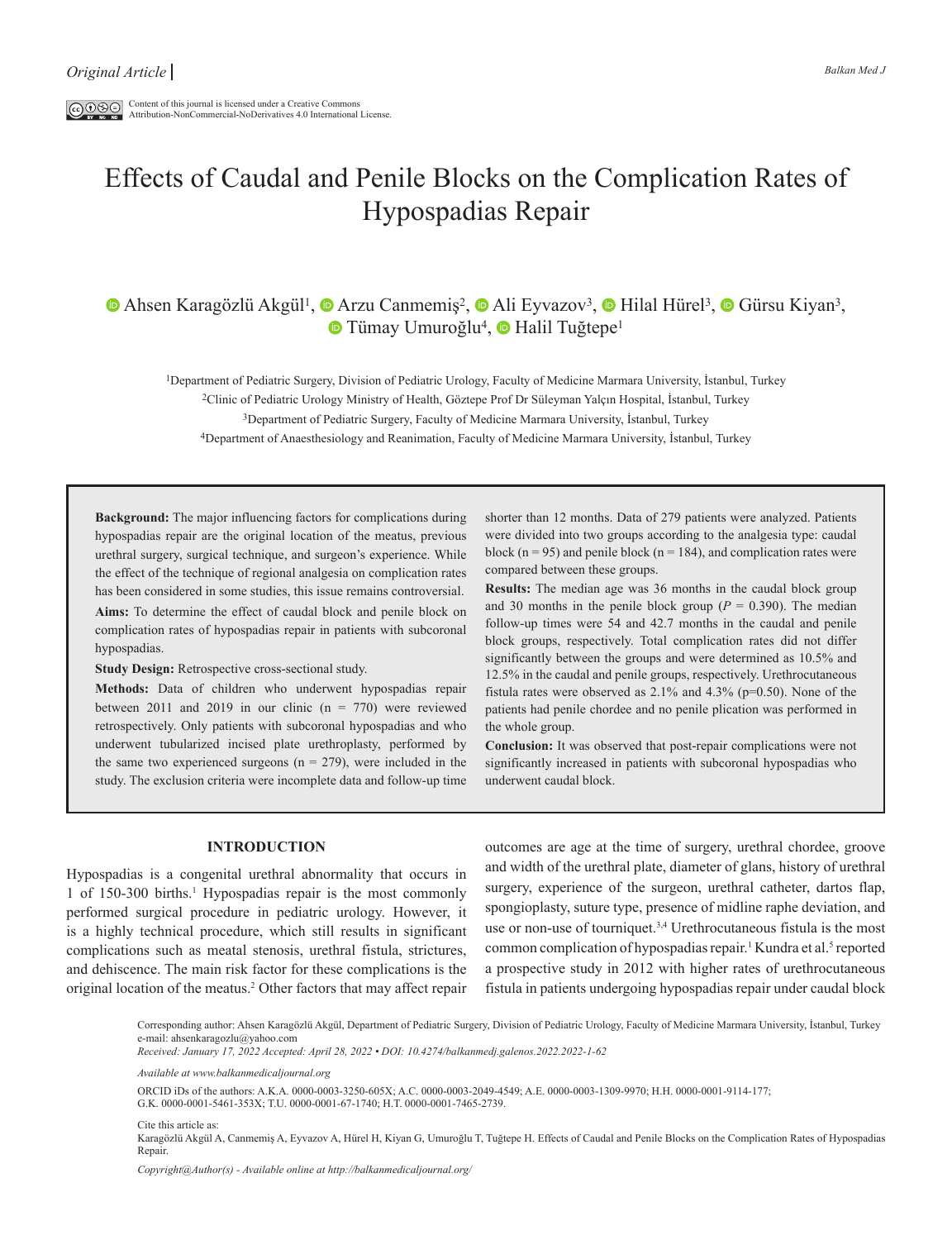(CB). Then, the debate in the literature began, and the effect of the regional analgesia technique on complication rates of hypospadias repair has been discussed.5-15

Penile block (PB) had been reported as a safe procedure with mild complications such as hematoma and bleeding.16 A penile nerve block provides better postoperative analgesia than a CB.17,18 However, CB is another safe, effective, and reliable analgesia technique. It is widely recommended for subumbilical procedures in children<sup>19</sup> and causes less blood loss during hypospadias repair.<sup>20</sup> Notwithstanding, it may cause penile enlargement because of vasodilation and the pooling of blood in the venous sinuses of the penis.21 It is disputed whether these factors cause poor wound healing and urethrocutaneous fistula.

The majority of the studies have shown that complications after hypospadias repair depend on the severity of hypospadias, age at the time of surgery, and surgical technique.18,22,23 Most of the studies have represented different CB and non-CB groups in terms of these major factors. In contradistinction to the literature 23,24, we included only one surgical technique and only one hypospadias type. This retrospective cross-sectional study aimed to determine the effects of PB and CB on complication rates after hypospadias repair with two homogenous groups in terms of age, hypospadias severity, and surgical technique.

#### **MATERIALS AND METHODS**

Institutional review board approval was obtained before chart review and data analysis. Informed consent was provided by the parents of all patients. The records of children who underwent hypospadias repair between 2011 and 2019 in our clinic were reviewed. Patients with subcoronal hypospadias who underwent tubularized incised plate urethroplasty (TIPU), performed by two senior pediatric urologists (first and last authors), were included in the study. Patients treated with another technique or by other surgeons were excluded. Other exclusion criteria were coronal, midshaft, penoscrotal, and scrotal hypospadias, incomplete data, and follow-up time shorter than 12 months. The type of the hypospadias depending on the meatal position was considered regardless of the division of the spongiosum. There were 742 patients with complete data and adequate follow-up. Twentyeight patients with incomplete data due to failed follow-up were not documented. Of the 742 patients with hypospadias, 279 who underwent surgery during the study period were included (Figure 1). Data collected included age, type of hypospadias, year of the operation, surgeon, follow-up time, complications, and perioperative analgesia.

Patients were divided into two groups according to the analgesia type: CB  $(n = 95)$  and PB  $(n = 184)$  groups. The overall complication rate and urethrocutaneous fistula rate were compared between the groups.

All patients underwent surgery within 9 years. Statistical analysis by using the Chi-square test for each year is not suitable. Then, we divided the operation years into two groups: 112 patients who

underwent surgery in the first 4 years; therefore, the first 4 years were considered the "first years," and the other 5 years were considered the "last years."

# **Operative Technique**

The same technique was used by two surgeons. All procedures were performed under general anesthesia. Antibiotic prophylaxis was applied intravenously 1 h preoperatively. The procedures started with a U incision around the hypospadiac meatus ending on both sides of the plate. Degloving and dissection of the glanular wings were performed. A deep midline incision limited inside the urethral plate was performed. Then, the urethral plate was tubularized over 6- or 8-Fr urethral catheter in two layers: the first layer with continuous subcuticular 7/0 Vicryl sutures and the second layer with interrupted subcuticular 7/0 Vicryl sutures. A pedicle flap from the dartos fascia was prepared and placed on the neourethra to cover it. Glanuloplasty was performed with 6/0 PDS sutures. Tourniquet was used, and the glanular wings were dissected for <15 min. Subcutaneous administration of epinephrine was not used in any of the patients during surgery.

PB was performed at the end of the procedure by the surgeon using 0.25% bupivacaine, with 1 mg/kg per dose. We prefer to perform PB at the end of the procedure to prevent extravasation in the tissue of the dissection area. CB was performed preoperatively by an anesthesiologist with 0.25% bupivacaine at 1 ml/kg.

### **Hospitalization and Follow-up**

All patients were hospitalized for at least 3 days, and the urethral catheter was removed on postoperative day 7. After discharge, patients were followed up regularly in the outpatient clinic at 1 week, 1 month, 3 months, and later once in 3 months for the first year. After the first year, follow-up was continued once every year.

#### **Statistical Analysis**

Data were analyzed retrospectively using IBM SPSS Statistics for Windows, version 28 (IBM Corp., Armonk, NY, USA). Quantitative variables are presented in numbers as mean or median (standard deviation [SD]). All *p* values of <0.05 were considered significant. The Mann-Whitney U test was used to compare quantitative data. The Chi-square test and Fisher's exact test were used to compare categorical variables between the CB and PB groups and between patients with and without complications.

#### **RESULTS**

Data of 279 patients with subcoronal hypospadias (CB group,  $n =$ 95; PB group,  $n = 184$ ) were analyzed (Figure 1). No significant difference was found between the two surgeons in terms of complication rates  $(P = 0.847)$ . The median age was 36 months in the CB group and 30 months in the PB group (Table 1). No significant difference was found in age between the groups  $(P =$ 0.390).

The median follow-up time of the study population  $(n = 279)$  was 47 months (Table 1). This period was 54 and 42.7 months in the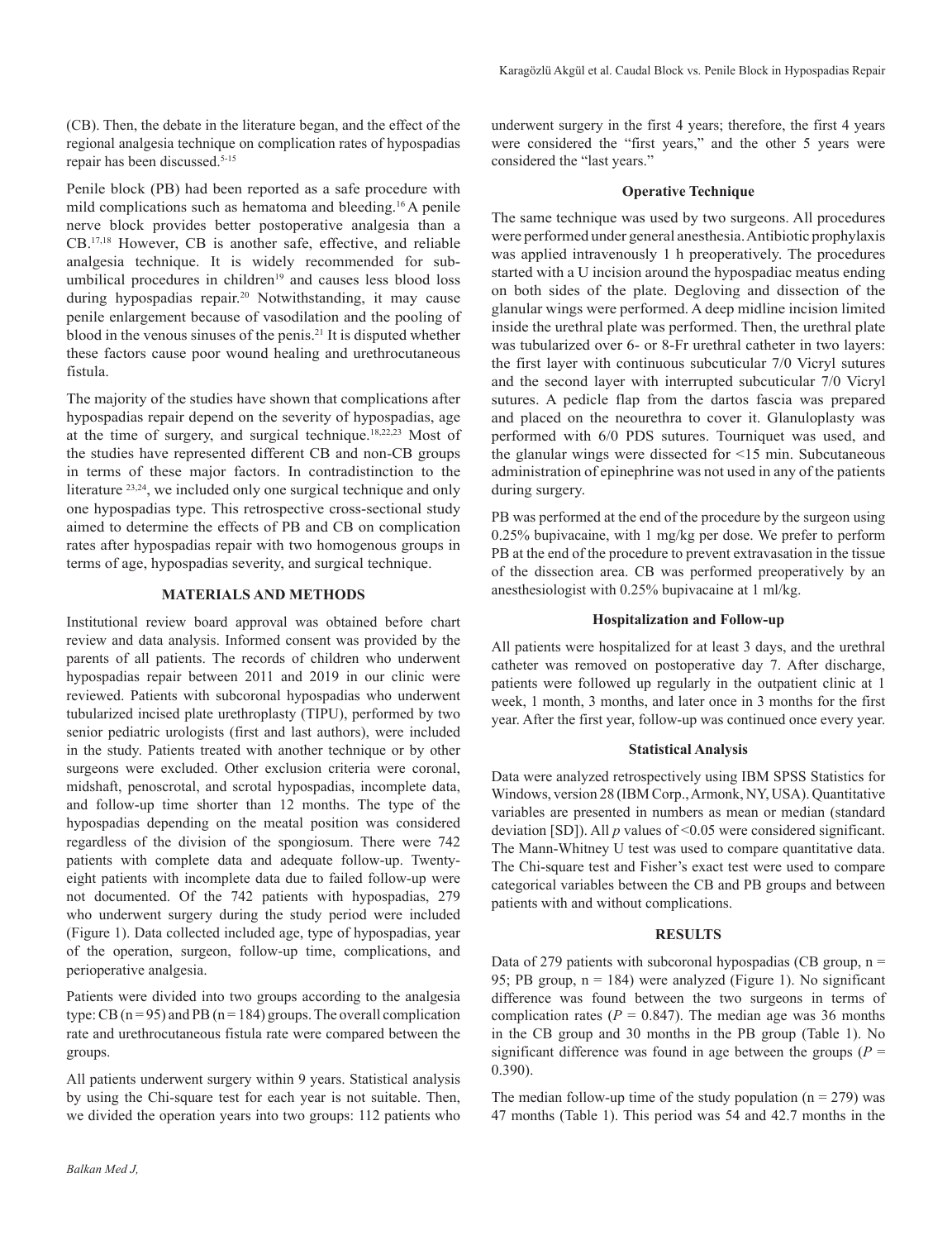CB and PB groups, respectively, and the difference was significant (*P* < 0.01) (Table 1).

None of the patients had penile chordee, and no penile plication was performed in this study group.

The only associated anomalies in this study group were undescended testis and hydronephrosis. In these groups, no patients had disorders such as spinal dysraphism or connective tissue disorders that could affect the use of CB.

There were 10 complications in the CB group and 23 complications in the PB group (Table 1). No significant difference was found

in the complication rate between the groups  $(P = 0.773)$ . A urethrocutaneous fistula was observed in two patients of the CB group and eight patients of the PB group; however, this difference was not significant  $(P = 0.503)$ .

Another analysis was performed because of the complication status (present or absent). Independent risk factors such as age, years, surgeon, and CB vs. PB were analyzed because of complication status (Table 2). No significant difference was found between patients with and without complications (Table 2). Therefore, the logistic regression test was not performed.



FIG. 1. Distribution of the patients (flow chart)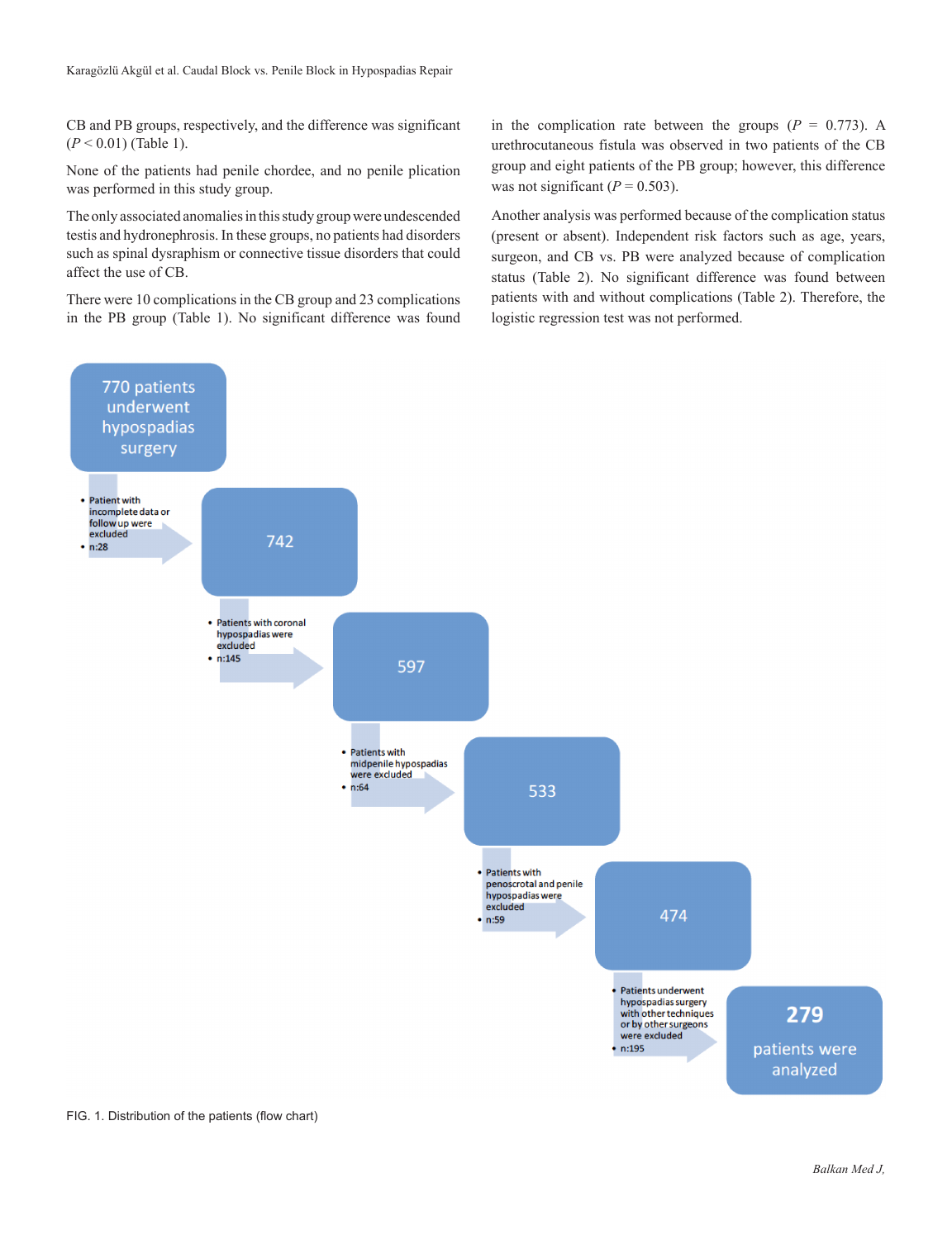## **DISCUSSION**

Our study results revealed that CB and PB have no significant effect on the complication rates after TIPU in patients with subcoronal hypospadias. Owing to the major influence of factors such as surgical technique, surgeon's experience, and severity of hypospadias, we designed two homogeneous groups for comparison of the effect of CB on complications after hypospadias repair. Since "age at the time surgery" is another important risk factor, it was important to have similar groups in this regard. No

significant difference was found between groups in terms of age at surgery in our study.

The complication rate after hypospadias repair ranged from 5% to 63%.<sup>22</sup> However, the major risk factors for these complications were the severity of hypospadias, history of urethral operation, correction technique, and surgeon's experience.<sup>3,10,22</sup> Studies have discussed the effect of CB and PB on the complication rates of hypospadias repair as a risk factor in recent years.<sup>5,15</sup>

#### **TABLE 1.** Demographic Features of the Patients and Complications in the Caudal and Penile Block Groups

|                       |                                        | Caudal block<br>$(n = 95)$ | Penile block<br>$(n = 184)$ | Total<br>$(n = 279)$ | P value                |
|-----------------------|----------------------------------------|----------------------------|-----------------------------|----------------------|------------------------|
| Age (months)          | Mean                                   | 48.2                       | 42.2                        | 44.3                 | $0.390$ <sup>a</sup>   |
|                       | Median                                 | 36                         | 30.5                        | 33                   |                        |
|                       | Min-max                                | $6 - 184$                  | $6 - 194$                   | $6 - 194$            |                        |
|                       | <b>Standard deviation</b>              | 39                         | 34.2                        | 36                   |                        |
| <b>Follow-up time</b> | Mean                                   | 56.4                       | 43.7                        | 48.1                 | $< 0.001$ <sup>a</sup> |
| (months)              | Median                                 | 54                         | 42.7                        | 47                   |                        |
|                       | Min-max                                | 20.7-99                    | 13.2-98.1                   | 13.2-99              |                        |
|                       | <b>Standard deviation</b>              | 13.6                       | 18.8                        | 18.2                 |                        |
| <b>Clavien Dindo</b>  | Complications                          | n/%                        | n/%                         | n/%                  |                        |
| Classification        |                                        |                            |                             |                      |                        |
| III <sup>a</sup>      | <b>Meatal stenosis</b>                 | 2/2.1%                     | 3/1.6%                      | 5/1.7%               | 1.0 <sup>b</sup>       |
| III <sup>b</sup>      | <b>Urethral stenosis</b>               | 1/1.05%                    | 4/2.1%                      | 5/1.7%               | 0.664 <sup>b</sup>     |
| III <sup>b</sup>      | Urethrocutaneous fistula               | 2/2.1%                     | 8/4.3%                      | 10/3.5%              | 0.503 <sup>b</sup>     |
| III <sup>b</sup>      | Urethral diverticula                   | $\Omega$                   | 3/1.6%                      | $3/1\%$              | 0.553 <sup>b</sup>     |
| III <sup>b</sup>      | Urethral dehiscence (Partial/complete) | $5/5.2\%$                  | 4/2.1%                      | $9/3.2\%$            | 0.281 <sup>b</sup>     |
| III <sub>p</sub>      | <b>Chordee</b>                         | $\boldsymbol{0}$           | 1/0.5%                      | $1/0.3\%$            | 1 <sup>b</sup>         |
|                       | <b>Complication rates</b>              | 10/10.5%                   | 23/12.5%                    | 33/11.8%             | 0.773c                 |

a Mann-Whitney U test was used for statistics.

b Fisher's Exact Test.

c Yates Chi-square test was used for statistical analysis.

#### **TABLE 2.** Comparison of the Independent Risk Factors Due to Complication Status (Present or Absent)

|                                                              | Complication (-)    |                   |        | Complication $(+)$  |       |                  |        |              |                      |
|--------------------------------------------------------------|---------------------|-------------------|--------|---------------------|-------|------------------|--------|--------------|----------------------|
|                                                              | Mean $\pm$ SD / n-% |                   | Median | Mean $\pm$ SD / n-% |       |                  | Median | Total        | $P$ values           |
| Age (month)                                                  | 44.7<br>$\pm$       | 36.3              | 34.5   | 41.1                | $\pm$ | 34.1             | 27.0   |              | $0.430$ <sup>a</sup> |
| First years<br>Last years                                    | 99<br>147           | 88.4%<br>88.1%    |        | 13<br>20            |       | 11.6%<br>11.9%   |        | 100%<br>100% | $0.925^{b}$          |
| <b>Surgeon</b><br>$\mathbf A$                                | 25                  | $10.2\%$<br>89.3% |        | 3                   |       | $9.1\%$<br>10.7% |        | 100%         | 0.847 <sup>b</sup>   |
| $\bf{B}$                                                     | 221                 | 89.8%<br>88%      |        | 30                  |       | 90.9%<br>12%     |        | 100%         |                      |
| <b>Method</b><br><b>Caudal block</b>                         | 85                  | 34.6%<br>89.5%    |        | 10                  |       | 30.3%<br>10.5%   |        | 100%         | 0.773 <sup>b</sup>   |
| Penil block<br>aMann Whitney II toot was used for statistics | 161                 | 65.4%<br>87.5%    |        | 23                  |       | 69.7%<br>12.5%   |        | 100%         |                      |

Mann-Whitney U test was used for statistics.

c Yates Chi-square test was used for statistical analysis.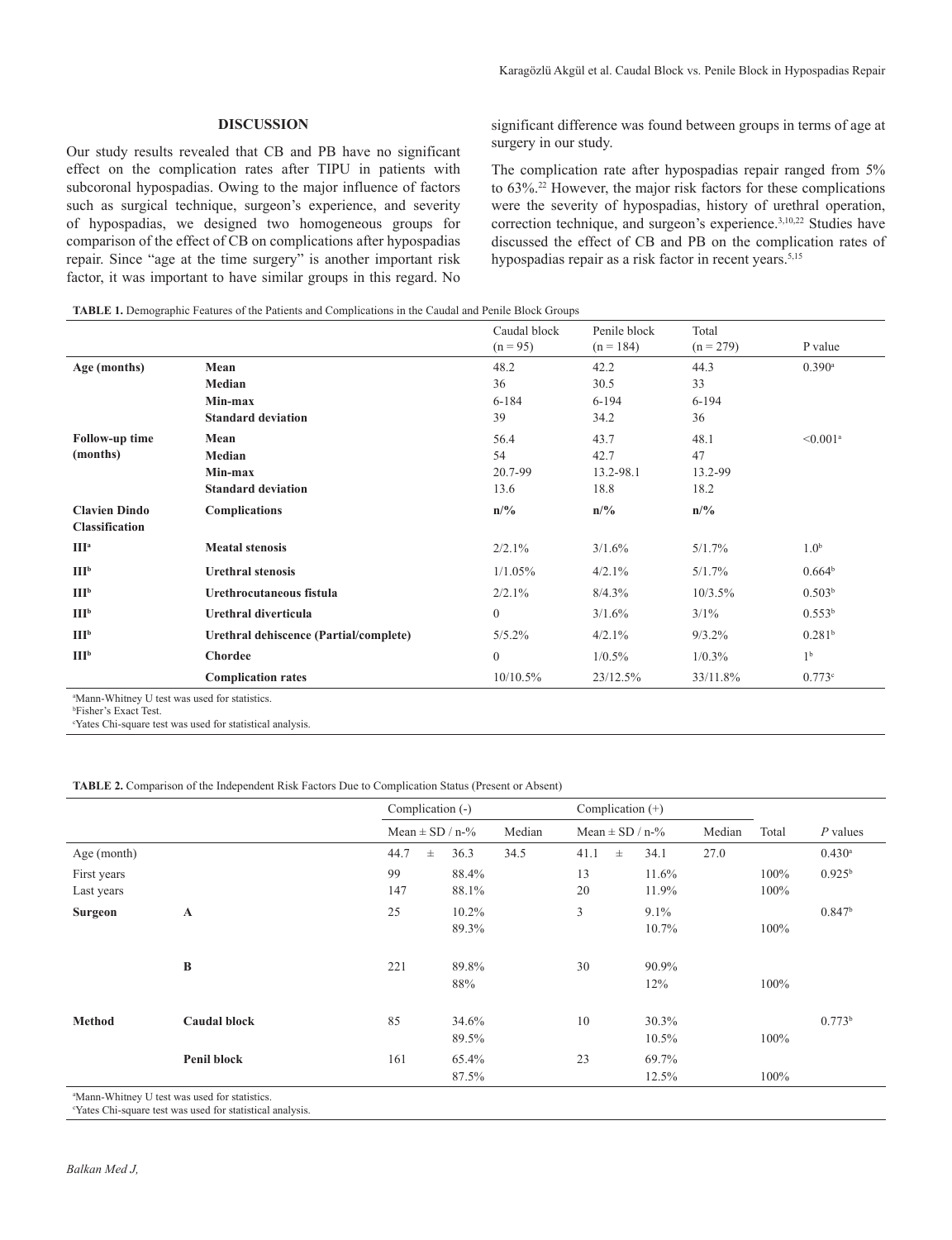Kundra et al.<sup>5</sup> reported the first study in this issue in 2012, i.e., a prospective, randomized, double-blinded study with 27 patients in the CB group and 27 patients in the PB group. In this study, a 27% increase in penile volume from the baseline at 10 min post-CB compared with the 2.5% increase in patients who received PB was observed. In addition, all children with urethral fistula belonged to the CB group. Kundra et al.<sup>5</sup> concluded that CB, due to penile enlargement, is one of the causes of fistula formation. This study initiated a debate on whether CB is a risk factor for complications of hypospadias repair. Similarly, Kim et al*.* 7 reported 342 patients who underwent TIPU and found that the complication rates of patients receiving CB were 2.1 times higher than the rates of those not receiving CB. They emphasized that the independent risk factors associated with the complications were surgical duration, CB, and hypospadias type (midshaft and proximal).<sup>7</sup> Taicher et al.<sup>11</sup> also reported that caudal analgesia was highly associated with complications after hypospadias repair. The mechanism of complications after hypospadias repair due to CB is unclear; however, CB causes penile enlargement, which may result in inadequate wound healing. Central neural blockade, such as caudal anesthesia, may lead to the reduction of sympathetic activity; therefore, the decrease in vascular tone may result in pooling in the venous system of the lower body, perineum, and penis.<sup>11</sup> According to Kundra et al.<sup>5</sup>, increased venous pooling may explain the penile enlargement after CB. However, no evidencebased data prove that CB results in penile edema.<sup>6</sup> Goel et al.<sup>15</sup> conducted a meta-analysis and showed the association between CB and complications after hypospadias repair; nevertheless, the report observed bias in published studies in the literature.

By contrast, Zaidi et al.<sup>8</sup> reported 135 patients who underwent distal hypospadias repair using the TIPU technique by six surgeons, which included 45 patients with fistula and 90 controls without fistula. They determined that CB or PB is not a risk factor for fistula formation. Braga et al.10 also reported that the risk of surgical complications of hypospadias repair is mainly associated with the severity of hypospadias rather than the analgesia technique. In another retrospective analysis of 70 patients (CB,  $n = 33$ ; non-CB, n = 37), fistula formation was seen in five patients, and no association between the CB and fistula formation was determined.<sup>12</sup> However, Ngoo et al.<sup>13</sup> reported a prospective study of the experience of eight surgeons and determined that penile nerve block was a risk factor for re-operation following distal hypospadias repair. In a systematic review and meta-analysis, Zhu et al.18 reported that CB is safe for hypospadias repair with equal success rate and analgesia comfort after distal hypospadias repair, whereas CB appears to have better outcomes after proximal hypospadias repair but emphasized that the reviewed studies have selection bias.

The complication rate in our series was 9.4% and 11.9% in the CB and PB groups, respectively. The difference was not significant  $(P < 0.05)$ . Urethrocutaneous fistula was observed in two patients in the CB group and eight patients in the PB group, but this difference was not significant  $(P > 0.05)$ . Our results demonstrated that the selection of CB or PB did not affect the complication rates of hypospadias repair in patients with subcoronal hypospadias. Additionally, the numbers were slightly higher in the PB group

than in the CB group in case of complications, but the difference was not significant.

Urethral diverticulum was seen in 1.6% of the cases in the PB group. It is an interesting complication after TIPU repair, which was also experienced by some other surgeons according to personal communications; however, it was not mentioned in previous literature. This complication is possibly caused by insufficient corpus spongiosum or inadequate dartos flap lay on the neourethra.

Urethral chordee may be seen with distal hypospadias.<sup>25</sup> No patients had urethral chordee in this study group. We only included 279 of 770 patients, which may be due to our strict exclusion criteria. Some cases of mild chordee may have been overlooked preoperatively.

The timing of the CB, before or after the procedure, maybe also an important factor. Kundra et al.<sup>5</sup>, who determined an association between CB and fistulas, administered CB perioperatively; however, Kreysing and Höhne<sup>12</sup>, who did not find an association between CB and fistula formation, performed CB at the end of the hypospadias repair. In our center, CB is administered before the hypospadias repair. However, we did not evaluate whether this factor affects the outcome.

We prefer to perform PB at the end of the procedure to prevent extravasation in the tissue of the dissection area, based on a study that observed no difference in the analgesia effect between groups of patients who underwent PB before and after hypospadias repair. 26

In the literature, the follow-up time after hypospadias repair is commonly less than 12 months<sup>8,10,11</sup> and is rarely reported longer than 1 year.<sup>12,14</sup> Pfistermuller et al.<sup>4</sup> published a meta-analysis of complication rates of TIPU and determined that urethral fistula presents 42% after 6 months postoperatively, 31% after a year, and 23% after 2 years. Despite the reduction in the complication rate after 6 months postoperatively<sup>27</sup>, the risk remains.<sup>4,22,28</sup> Therefore, we reviewed patients who had a follow-up of more than 1 year. The median follow-up time of the patients in our report was 47 months.

Impairment in micturition is another side effect of CB after hypospadias repair.<sup>29</sup> In our series, all patients were catheterized with 8-Fr catheters for 7 days. Thus, we did not observe such a micturition problem after CB.

Splinter et al.<sup>23</sup> assessed the effect of anesthesia technique on complications after hypospadias repair and determined that only surgical technique and hypospadias type affect the complications of hypospadias repair. Most studies have included more than one surgical technique for hypospadias repair.<sup>5,8,13,14,29</sup> As the surgical technique is a major factor that affects the outcomes of surgery,<sup>3,9</sup> we reviewed only patients who underwent TIPU. The incidence of complications after hypospadias repair ranges from 5% for distal hypospadias to  $63\%$  for proximal hypospadias.<sup>22,30</sup> This huge range of complication rates is significantly due to the inclusion of different groups in terms of hypospadias type in most studies.<sup>7,11</sup> Therefore, the difference in the type of hypospadias in the CB and non-CB groups may affect the outcome. In this study, we reported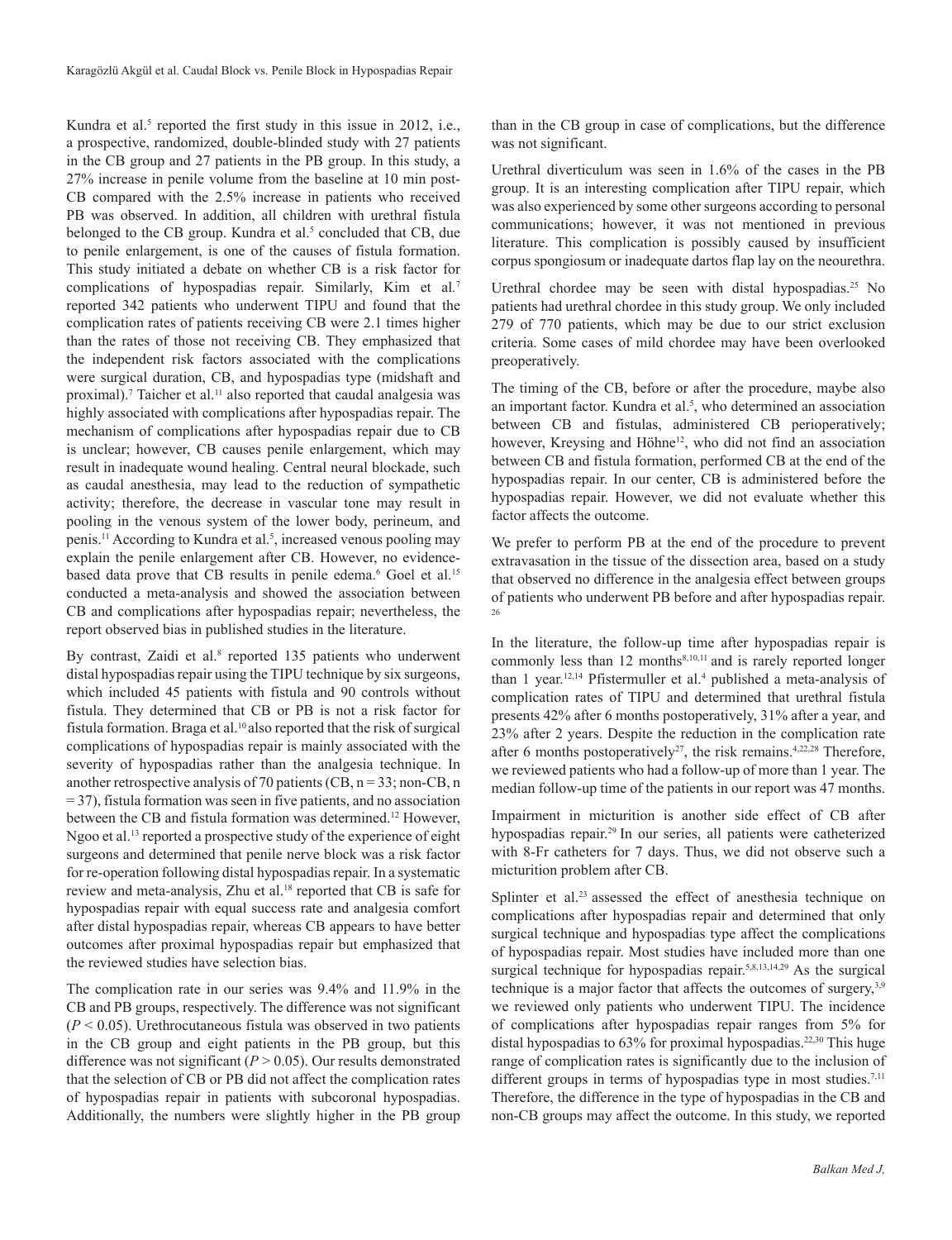only data from patients with subcoronal hypospadias to eliminate this limitation and selection bias. To eliminate the influence of surgeon's experience, surgeries performed by only two expert surgeons have been analyzed in our study. No significant difference was found between these expert surgeons in terms of complication rates  $(P = 0.847)$ .

In some clinics, CB is not preferred for older children; therefore, the CB and non-CB groups become non-homogeneous in terms of age at the time of surgery.<sup>23</sup> The age at the time of surgery, which is considered an important risk factor for outcomes, affects the analysis of the effect of the block type on complications after hypospadias repair.<sup>24</sup> Therefore, it is important to have similar groups in terms of age at surgery while comparing the effect of CB and PB on complications of hypospadias repair. Our study groups were similar in terms of age, chordee, and use of tourniquet or epinephrine. Braga et al.<sup>9</sup> described these limitations in the literature to determine the effect of CB and PB on complications after hypospadias repair; therefore, we designed the most homogenous groups from our documents.

This study has some limitations. First, the study followed a retrospective design. Second, because of nearly similar fistula rates in the groups, 1005 patients had to be included in this study to achieve an 80% power. This number of patients is very difficult to reach; this is also more than the numbers reported in most of previous studies. Therefore, we prefer to analyze only patients with subcoronal hypospadias who underwent only TIPU by the same two surgeons to provide a more homogenous study group. We included 279 patients of 742 patients to provide homogeneous groups in many aspects. Third, analyzing only the data from patients with subcoronal hypospadias limits the power of this study. Notwithstanding, the number of patients in both groups is sufficient for commenting on the results. Fourth, we could not reach the information about penile lengths, such as the diameter of the glans and width of the urethral plate in all patients, and duration of the surgery; therefore, we did not include these factors in the analysis. Fifth, there was no documented information about pain control after CB and PB. Although the main issue in this study is not pain relief, this may be another limitation. Further studies with prospective design, including all types of hypospadias with a sufficient number of patients, analyzed in subgroups and comparing each complication between groups separately are required.

In conclusion, our study suggests that both the total complication rates and urethrocutaneous fistula rates are not influenced by analgesia technique (CB vs*.* PB) after hypospadias repair. Therefore, it appears that CB is not a risk factor for complications after TIPU in patients with subcoronal hypospadias.

**Ethics Committee Approval:** Ethics Committee of Marmara University, Faculty of Medicine, 09.2018.839/ 07.12.2018.

**Informed Consent:** Informed consent was provided by the parents of all patients for both interventions and publication.

**Data Sharing Statement:** The raw data supporting the conclusions of this article will be made available by the authors, without undue reservation.

**Author Contributions:** Concept- A.K.A, H.T.; Design- A.K.A, H.T.; Materials- A.K.A.; Data Collection or Processing- A.K.A, A.E., H.H.; Analysis or Interpretation- A.K.A, A.C.; Writing- A.K.A.; Critical Review- G.K., T.U., H.T.

**Conflict of Interest:** No conflict of interest was declared by the authors.

**Funding:** The authors declared that this study received no financial support.

#### **REFERENCES**

- 1. Bhat A. General considerations in hypospadias surgery. *Indian J Urol.* 2008;24:188- 194. **[CrossRef]**
- 2. Spinoit AF, Poelaert F, Van Praet C, Groen L-A, Laecke EV, Hoebeke P. Grade of hypospadias is the only factor predicting for re-intervention after primary hypospadias repair: A multivariate analysis from a cohort of 474 patients. *J Pediatr Urol.* 2015;11: 70.e1-70.e6. **[CrossRef]**
- 3. Sheng X, Xu D, Wu Y, Yu Y, Chen J, Qi J. The risk factors of urethrocutaneous fistula after hypospadias surgery in the youth population. *BMC Urol.* 2018;18:64. **[CrossRef]**
- 4. Pfistermuller KLM, McArdle AJ, Cuckow PM. Meta-analysis of complication rates of the tubularized incised plate (TIP) repair. *J Pediatr Urol.* 2015;11:54- 59. **[CrossRef]**
- 5. Kundra P, Yuvaraj K, Agrawal K, Krishnappa S, Kumar LT. Surgical outcome in children undergoing hypospadias repair under caudal epidural vs penile block. *Paediatr Anaesth.* 2012;22:707-712. **[CrossRef]**
- 6. Haydar B, Freed K. Hypospadias repair and caudal analgesia: biases and myths hinder meaningful meta-analysis. *Reg Anesth Pain Med.* 2020;45:249. **[CrossRef]**
- 7. Kim MH, Im YJ, Kil HK, Han SW, Joe YE, Lee JH. Impact of caudal block on postoperative complications in children undergoing tubularised incised plate urethroplasty for hypospadias repair: a retrospective cohort study. *Anaesthesia.* 2016;71:773-778. **[CrossRef]**
- 8. Zaidi RH, Casanova NF, Haydar B, Voepel-Lewis T, Wan JH. Urethrocutaneous fistula following hypospadias repair: regional anesthesia and other factors. *Paediatr Anaesth.* 2015;25:1144-1150. **[CrossRef]**
- 9. Braga LH, McGrath M, Farrohyar F. Dorsal penile bloc versus caudal epidural anesthesia effect on complications post-hypospadias repair: Dilemmas, damned dilemmas and statistics. *J Pediatr Urol.* 2020;16:708-711. **[CrossRef]**
- 10. Braga LH, Jegatheeswaran K, McGrath M, et al. Cause and Effect versus Confounding-Is There a True Association between Caudal Blocks and Tubularized Incised Plate Repair Complications? *J Urol.* 2017;197:845-851. **[CrossRef]**
- 11. Taicher BM, Routh JC, Eck JB, Ross SS, Wiener JS, Ross AK. The association between caudal anesthesia and increased risk of postoperative surgical complications in boys undergoing hypospadias repair*. Paediatr Anaesth.* 2017;27:688-694. **[CrossRef]**
- 12. Kreysing L, Höhne C. A retrospective evaluation of fistula formation in children undergoing hypospadiasrepair and caudal anesthesia. *Paediatr Anaesth.* 2016;26:329- 330. **[CrossRef]**
- 13. Ngoo A<sup>,</sup> Borzi P, McBride CA, Patel B. Penile nerve block predicts higher revision surgery rate following distal hypospadias repair when compared with caudal epidural block: A consecutive cohort study. *J Pediatr Urol.* 2020;16:439.e1-439.e6. **[CrossRef]**
- 14. Saavedra-Belaunde JA, Soto-Aviles O, Jorge J, Escudero K, Vazquez-Cruz M, Perez-Brayfield M. Can regional anesthesia have an effect on surgical outcomes in patients undergoing distal hypospadias surgery? *J Pediatr Urol.* 2017;13:45.e1-45. e4. **[CrossRef]**
- 15. Goel P, Jain S, Baipai M, Khanna P, Jain V, Yadav DK. Does caudal analgesia increase the rates of urethrocutaneous fistula formation after hypospadias repair? Systematic review and meta-analysis. *Indian J Urol.* 2019;35:222-229. **[CrossRef]**
- 16. Soh CR, Ng SB, Lim SL. Dorsal penile nerve block. *Paediatr Anaesth.* 2003;13:329- 333. **[CrossRef]**
- 17. Ozen V, Yigit D. Caudal epidural block versus ultrasound-guided dorsal penile nerve block for pediatric distal hypospadias surgery: A prospective, observational study. *J Pediatr Urol.* 2020;16:438.e1438.e8. **[CrossRef]**
- 18. Zhu C, Wei R, Tong Y, Liu J, Song Z, Zhang S. Analgesic efficacy and impact of caudal block on surgical complications of hypospadias repair- a systematic review and meta-analysis. *Reg Anesth Pain Med.* 2019;44:259-267. **[CrossRef]**